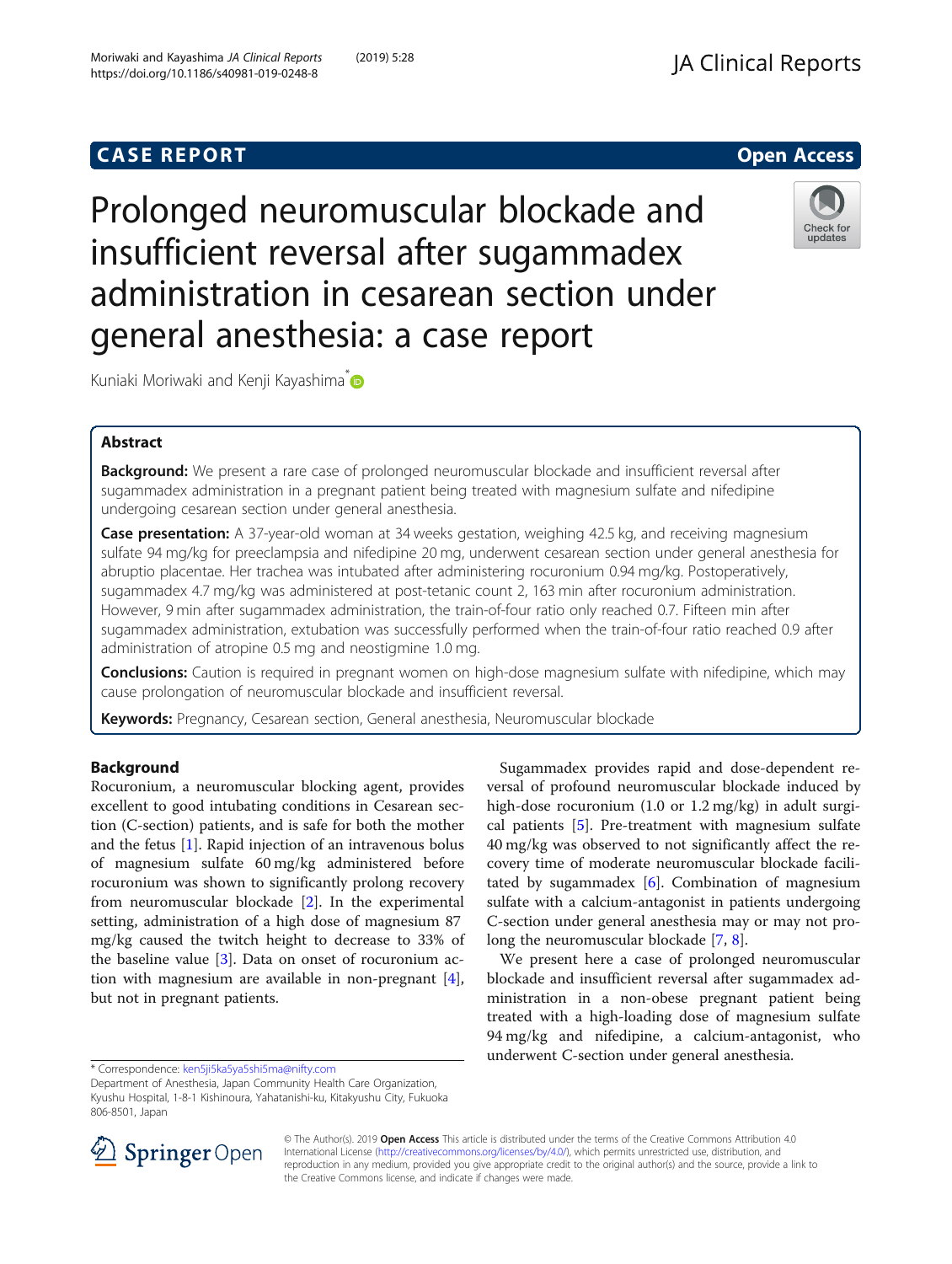### Case presentation

A 37-year-old woman, at 34 weeks of pregnancy (144 cm height; 42.5 kg body weight), and body mass index (BMI) 20.5 kg/m<sup>2</sup>, underwent C-section under general anesthesia for abruptio placentae. Written informed consent was obtained for publication of the case. The patient had associated gestational diabetes; preeclampsia, treated with magnesium sulfate maintenance infusion at 1 g/h after loading infusion at 4 g/20 min; and hypertension, which was being treated with oral nifedipine 20 mg, the last dose of which was taken 5 h before anesthesia induction. Magnesium sulfate infusion was stopped 10 min before anesthesia induction. Its serum concentration was 4.4 mg/dl, measured about 6 h before anesthesia induction, which was within the target concentration for preeclampsia (4.2–8.4 mg/dl [\[9](#page-2-0)]) during maintenance of infusion. Before anesthesia induction, a neuromuscular transmission mechanosensor incorporated in the neuromuscular transmission module (Datex-Ohmeda S/5, GE Healthcare, Tokyo, Japan) was attached to the tips of the left thumb and left index finger; electrodes were attached for stimulating the left ulnar nerve. Neuromuscular monitoring was started with automatic calibration before rocuronium administration. Before rocuronium administration, the train-of-four (TOF) ratio was 1.0. General anesthesia was induced with propofol 100 mg and rocuronium 40 mg (0.94 mg/kg in actual body weight). Laryngoscopy yielded Cormack and Lehane grade 1 view, and the trachea was intubated 40 s after rocuronium administration (TOF count 0). Anesthesia was maintained with sevoflurane 1.0–1.5%, remifentanil 0.1–0.2 mcg/kg/min, and fentanyl 200 mcg, without maintenance with rocuronium. The post-tetanic count (PTC) was 0 postoperatively, 95 min after the induction dose of rocuronium was administered. PTC was performed after an interval of at least 2 min on the monitoring setting. We also used another neuromuscular monitoring method for comparison to detect monitoring failure: the accelerometer of a TOF Watch® (Nippon Koden Co., Tokyo, Japan) attached to the tip of the right thumb with a hand adaptor; electrodes were attached for stimulating the right ulnar nerve. We could not calibrate the TOF Watch®, as there were no muscle contractions. Sugammadex 200 mg (4.7 mg/kg in actual body weight) was administered when PTC 2 was confirmed, 163 min after administration of the induction dose of rocuronium. Atropine 0.5 mg and neostigmine 1.0 mg were administered when the TOF ratio was 0.7, 9 min after sugammadex administration. TOF ratio exceeded 0.9 at 15 min after sugammadex administration. Sevoflurane was turned off 5 min after atropine and neostigmine administration, and the trachea was extubated. The patient recovered uneventfully.

#### **Discussion**

In our case, prolonged neuromuscular blockade and insufficient reversal of neuromuscular blockade were probably due to ongoing treatment with a high loading dose of magnesium 94 mg/kg, or the combination of magnesium sulfate with a calcium antagonist.

The trachea was intubated 40 s after rocuronium administration, which is a short interval. In the emergency department setting, the mean time to onset of paralysis was observed to be 45 s with a mean rocuronium dose of 1.0 mg/kg [[10](#page-2-0)]. Prior administration of magnesium sulfate in non-pregnant patients did not increase the speed of onset of action of rocuronium in a study [\[2](#page-2-0)], but reduced the onset time in another [\[11](#page-2-0)].

The incidence of failed intubation in pregnant patients has been reported to be high  $(1 \text{ in } 300)$   $[12]$  $[12]$ . Good intubating conditions after rocuronium 0.6 mg/kg administration are not always achieved in patients undergoing C-section under general anesthesia [[1,](#page-2-0) [13](#page-3-0)]. Rocuronium bromide 1 mg/kg can be safely used for rapid sequential induction in C-sections [[14](#page-3-0)]. The correct dose of rocuronium for rapid sequential induction in an obstetric patient has been suggested as 1.0 mg/kg [\[15](#page-3-0)]. The lower the BMI, the shorter the duration of recovery from rocuronium-induced blockade at the initial and additional doses determined by the actual body weight in adult patients with BMI less than 25 kg/m<sup>2</sup> [[16](#page-3-0)]. Thus, administration of rocuronium at 0.94 mg/kg seemed appropriate in our patient with a BMI of  $20.5 \text{ kg/m}^2$ .

Rocuronium-induced neuromuscular blockade is known to last about 1.1 times (45.7 min vs 40.6 min) longer in women in their second trimester compared to non-pregnant women [\[17](#page-3-0)]. Rocuronium 0.9–1.2 mg/kg has a duration of action of approximately 60 min, which is acceptable for C-section [[11](#page-2-0)]. However, in our patient, in whom rocuronium 0.94 mg/kg was administered, the time to achieve PTC 2 was 163 min, which may not be acceptable for a surgical time of 95 min. In patients with diseases such as cirrhosis [\[18\]](#page-3-0) or renal failure [\[19\]](#page-3-0), recovery from rocuronium-induced blockade is prolonged; however, our patient did not have any of these conditions.

Magnesium sulfate has been shown to prolong the total time to recovery from a rocuronium-induced blockade by about 25% [[11](#page-2-0)] and 60% [\[14\]](#page-3-0) in non-pregnant patients. Magnesium sulfate 30 mg/kg accelerated the onset and improved operating conditions of low-dose rocuronium without prolongation of action [\[4\]](#page-2-0). Pre-treatment with magnesium sulfate 40 mg/kg did not significantly affect the recovery time of moderate neuromuscular blockade facilitated by sugammadex  $[6]$  $[6]$ . Rapid administration of an intravenous bolus of magnesium sulfate 60 mg/kg injected before rocuronium had no influence on the speed of onset but significantly prolonged the neuromuscular block [[2](#page-2-0)]. In the experimental setting, administration of magnesium 87 mg/kg caused the twitch height to decrease to 33% of the baseline value [\[3](#page-2-0)]. Loading infusion of magnesium sulfate 94 mg/kg in our patient could have led to prolonged time to recovery from the neuromuscular block.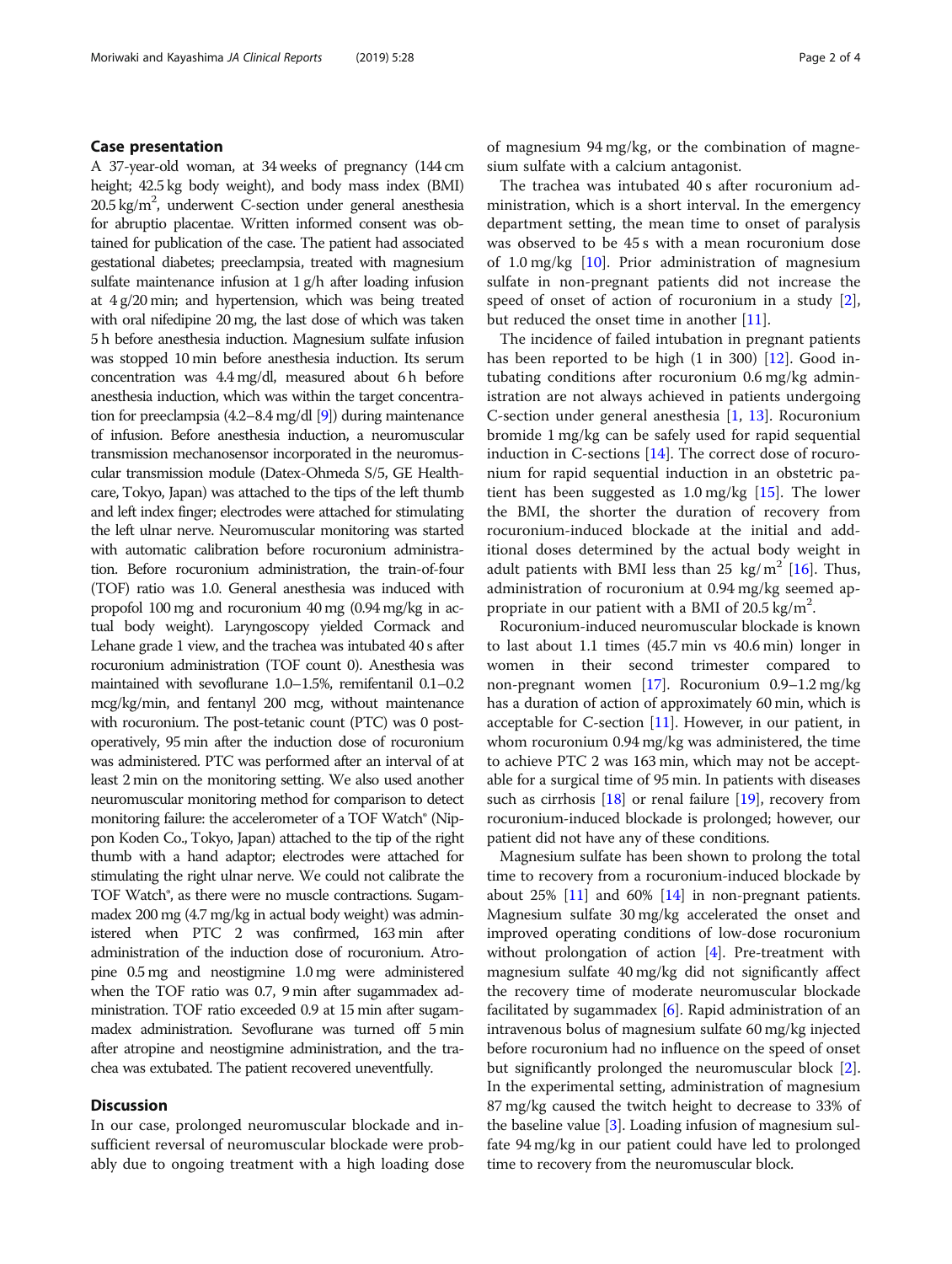<span id="page-2-0"></span>Calcium-antagonists can potentiate the toxicity of magnesium considerably [\[20\]](#page-3-0), which may enhance the effects of muscle relaxants [\[21\]](#page-3-0). By contrast, one study reported no clinically significant interaction between magnesium sulfate and calcium-antagonists among women with suspected preeclampsia, particularly with respect to neuromuscular weakness or other serious magnesium sulfate-related adverse effects [8]. In another study, in a woman receiving magnesium sulfate and a calcium-antagonist and undergoing C-section under general anesthesia, prolonged and deep neuromuscular blockade induced by vecuronium (6 mg) was antagonized 3 h later with neostigmine [7].

Sufficiently large doses of sugammadex (more than about 1 mg/kg) eliminate the possibility of muscle relaxation rebound [[22\]](#page-3-0). However, in a case report of an obese pregnant patient, sugammadex 2.3 mg/kg failed to reverse neuromuscular blockade [\[23](#page-3-0)]. Pre-treatment with magnesium sulfate did not significantly affect the time for a sugammadex-mediated reversal of moderate blockade induced by rocuronium [6]. However, after raising the magnesium concentration of the buffer by 3.5 to 4.1 mmol/L (resulting in a decrease of twitch height to 65% of baseline values), much higher concentrations of sugammadex were required to reverse the block [3]. Reversal of rocuronium-induced blockade by sugammadex is influenced by the degree of the residual blockade at the time the reversal drug is administered [\[24](#page-3-0)]. TOF ratio over 0.9 was achieved finally 15 min after administration of sufficiently large doses of sugammadex in our patient because higher rocuronium levels might have been present in the circulating blood and other compartments. We chose atropine and neostigmine because we had already administered sufficiently large doses of sugammadex and the TOF ratio was 0.7 [[25](#page-3-0)].

Succinylcholine remains the neuromuscular blocking drug of choice for obstetric anesthesia because of its rapid onset and short duration of action [\[26](#page-3-0)]. Recently, it has been suggested that the use of a combination of rocuronium and sugammadex can increase the safety and quality of care in obstetric patients; thus, the use of succinylcholine in C-sections might no longer be indicated [\[27](#page-3-0)].

One of the limitations in our approach to the case was those serum concentrations of rocuronium and magnesium sulfate was not measured during the prolonged blockade; the concentrations of the drugs could have played an important role in the prolongation of neuromuscular blockade.

In conclusion, caution must be exercised when administering high doses of magnesium sulfate treatment relative to body weights in combination with a calcium-antagonist, as it may prolong neuromuscular blockade and cause an insufficient reversal in pregnant women.

#### Abbreviations

BMI: Body mass index; C-section: Cesarean section; PTC: Post-tetanic count; TOF: Train-of-four

#### Acknowledgements

We would like to thank Editage for English language editing.

#### Funding

No funding declared.

#### Availability of data and materials

Data sharing is not applicable to this article as no datasets were generated or analyzed during the current report.

#### Authors' contributions

MK anesthetized the patient, wrote the manuscript, and approved the final version. KK supervised the anesthesia, wrote the manuscript, and approved the final version. All authors read and approved the final manuscript.

#### Ethics approval and consent to participate

Ethics approval and consent to participate are not applicable to this article.

#### Consent for publication

Written informed consent for publication was obtained from the patient for publication of this case report.

#### Competing interests

The authors declare that they have no competing interests.

#### Publisher's Note

Springer Nature remains neutral with regard to jurisdictional claims in published maps and institutional affiliations.

### Received: 27 February 2019 Accepted: 4 April 2019 Published online: 11 April 2019

#### References

- 1. Abouleish E, Abboud T, Lechevalier T, Zhu J, Chalian A, Alford K. Rocuronium (org 9426) for caesarean section. Br J Anaesth. 1994;73:336–41.
- 2. Kussman B, Shorten G, Uppington J, Comunale ME. Administration of magnesium sulphate before rocuronium: effects on speed of onset and duration of neuromuscular block. Br J Anaesth. 1997;79:122–4.
- 3. Bom A, Hope F, Rutherford S, Thomson K. Preclinical pharmacology of sugammadex. J Crit Care. 2009;24:29–35.
- 4. Choi ES, Jeong WJ, Ahn SH, Oh AY, Jeon YT, Do SH. Magnesium sulfate accelerates the onset of low-dose rocuronium in patients undergoing laryngeal microsurgery. J Clin Anesth. 2017;36:102–6.
- 5. Pühringer FK, Rex C, Sielenkämper AW, Claudius C, Larsen PB, Prins ME, et al. Reversal of profound, high-dose rocuronium-induced neuromuscular blockade by sugammadex at two different time points: an international, multicenter, randomized, dose-finding, safety assessor-blinded, phase II trial. Anesthesiology. 2008;109:188–97.
- 6. Germano Filho PA, Cavalcanti IL, Barrucand L, Verçosa N. Effect of magnesium sulphate on sugammadex reversal time for neuromuscular blockade: a randomised controlled study. Anaesthesia. 2015;70:956–61.
- 7. Berdai MA, Labib S, Harandou M. Prolonged neuromuscular block in a preeclamptic patient induced by magnesium sulfate. Pan Afr Med J. 2016; 25:5.
- 8. Magee LA, Miremadi S, Li J, Cheng C, Ensom MH, Carleton B, et al. Therapy with both magnesium sulfate and nifedipine does not increase the risk of serious magnesium-related maternal side effects in women with preeclampsia. Am J Obstet Gynecol. 2005;193:153–63.
- 9. Euser AG, Cipolla MJ. Magnesium sulfate treatment for the prevention of eclampsia: a brief review. Stroke. 2009;40:1169–75.
- 10. Sakles JC, Laurin EG, Rantapaa AA, Panacek EA. Rocuronium for rapid sequence intubation of emergency department patients. J Emerg Med. 1999;17:611–6.
- 11. Czarnetzki C, Lysakowski C, Elia N, Tramèr MR. Time course of rocuroniuminduced neuromuscular block after pre-treatment with magnesium sulphate: a randomised study. Acta Anaesthesiol Scand. 2010;54:299–306.